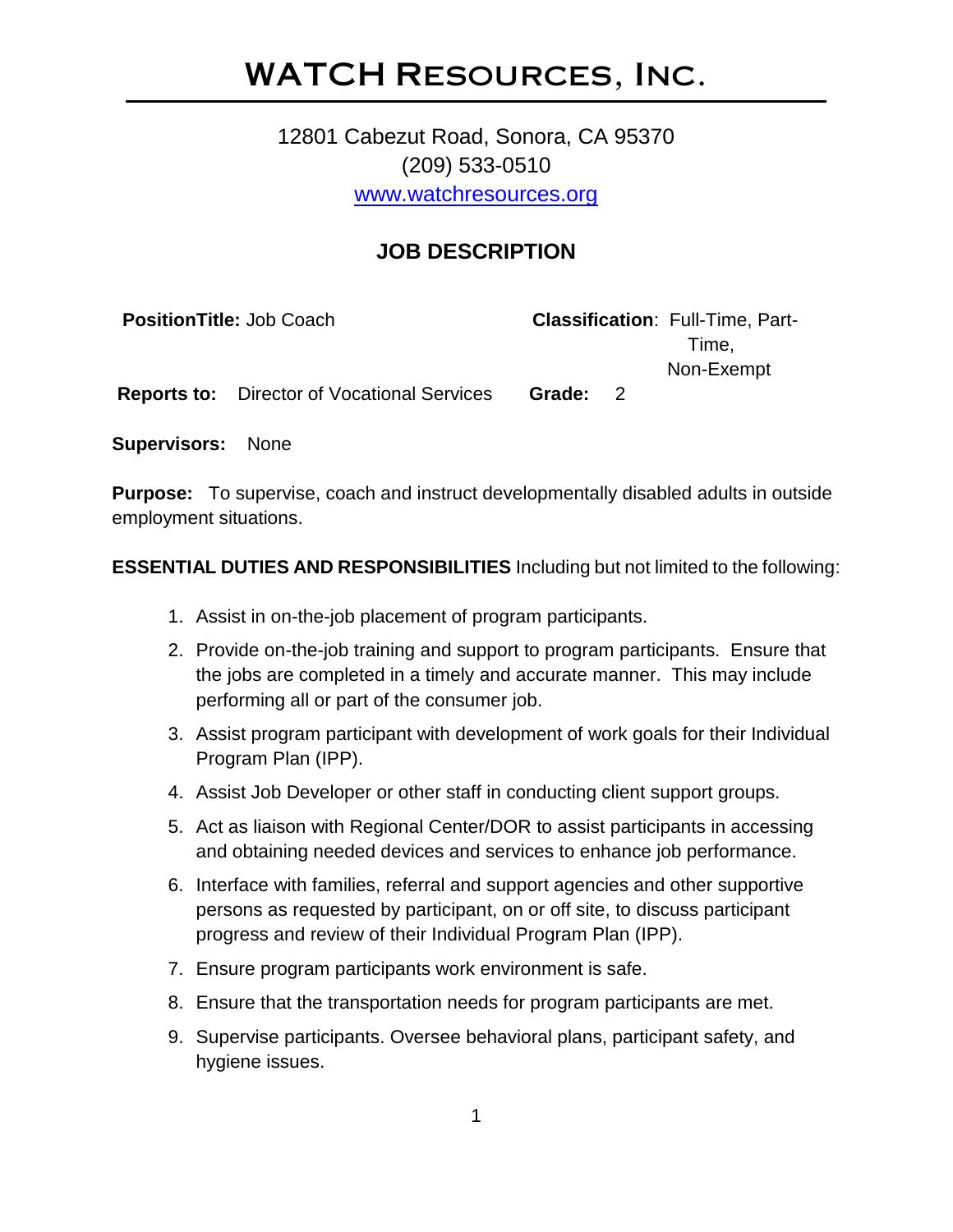# WATCH Resources, Inc.

- 10.Maintain participant progress notes, corresponding files and service records.
- 11.Ability to work flexible hours. Scheduled hours will be determined by the program needs of participants.
- 12.Attend staff meetings, educational training's, and other job-related meetings as requested.
- 13.Complete required documentation for monthly billing.

**QUALIFICATION REQUIREMENTS:** To perform this job successfully, an individual must be able to perform each essential duty satisfactorily and be committed to the Mission of WATCH Resources, Inc. The requirements listed below are representative of the knowledge, skill and/or ability required. Reasonable accommodations may be made to enable an individual with disabilities to perform the essential functions in accordance with the Americans with Disabilities Act (ADA), 1991.

## **A. Education and/or Experience:**

- 1. High School diploma or GED required.
- 2. College credits in education, special education, vocational rehabilitation or a related field preferred.
- 3. Two years work experience required. Direct service to developmentally disabled persons preferred.

#### **B. Working Knowledge of:**

- 1. Disabilities and related characteristics of individuals, served by the agency, to deal positively and creatively with developmentally disabled adults.
- 2. Effective interpersonal communication skills.

## **C. Language Skills:**

- 1. Ability to communicate verbally and in writing.
- 2. Good writing and computer skills
- 3. Effectively be able to present information and respond to questions from individuals and groups of managers, customers, professionals and the general public.

#### **D. Reasoning Abilities:**

- 1. Follow written and verbal directions
- 2. Ability to solve practical problems and use available resources.
- 3. Ability to plan and organize time.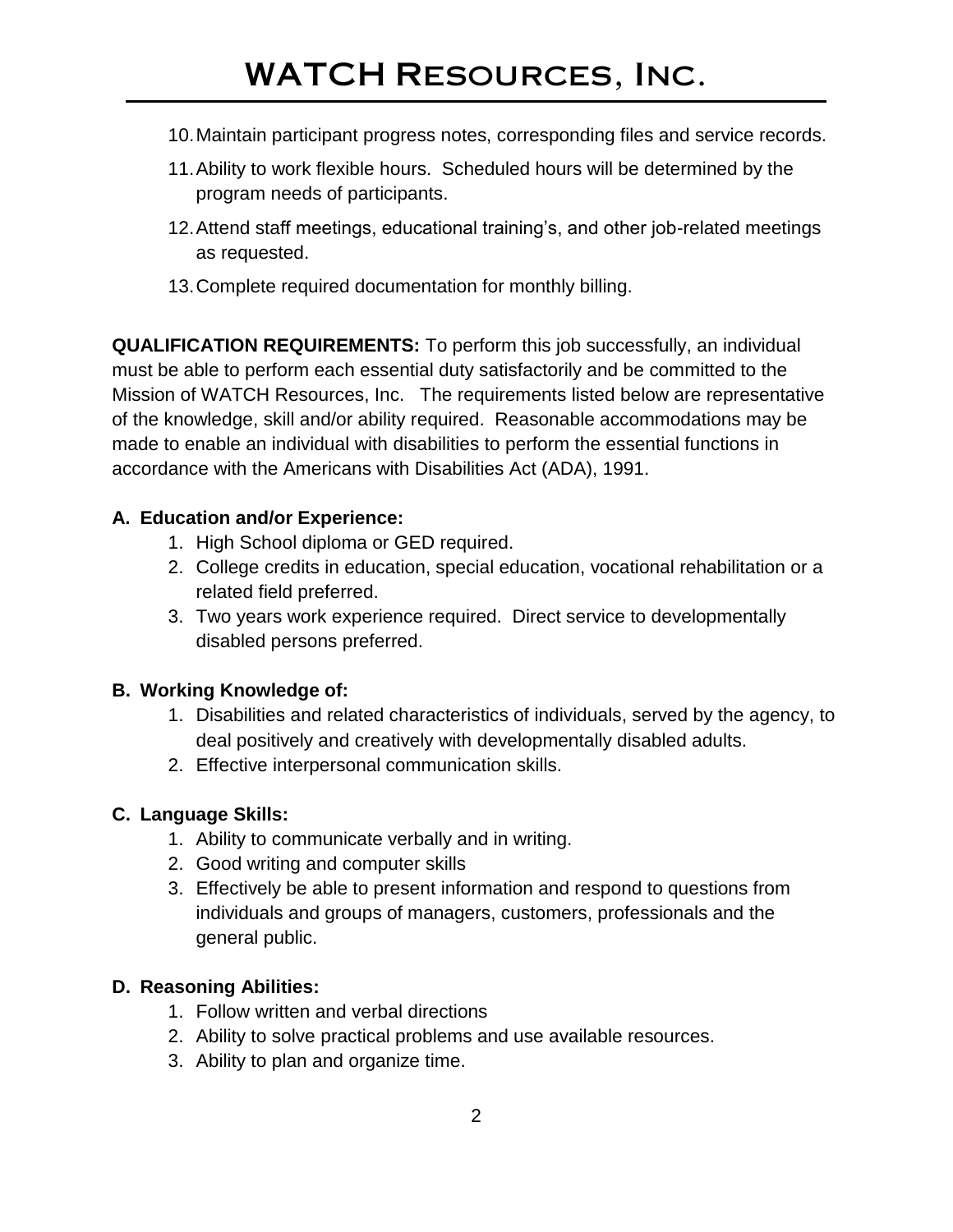- 4. Ability to work independently providing one on one service to program participants
- 5. Maintain composure and good judgment under stressful situations
- 6. Ability to establish and maintain professional, cooperative relationships with local business personnel, agencies, program participants, fellow employees and the general public.
- 7. Ability to maintain professional demeanor while experiencing multiple and changing priorities and demands.

# **E. Certificates, Licenses, Registrations:**

- 1. Possession of a valid California Motor Vehicle Operators License and a clear driving record determined by a Department of Motor Vehicles record.
- 2. Must be able to provide proof of personal auto insurance.
- 3. Health screening to include a drug and alcohol screening and TB test performed by a physician verifying ability to complete job duties and confirming the absence of contagious disease.
- 4. Department of Justice criminal record clearance.
- 5. Possession of or the ability to acquire a Red Cross First Aid and CPR Certificate.

# **F. Other:**

- 1. Must have access to reliable, personal vehicle to be used in the course of your work.
- 2. Must be able to work flexible hours. Scheduled hours will be determined by customer and program participant needs.
- 3. Must be able to use general office equipment and program equipment.
- 4. Must possess above average flexibility.

**SUMMARY OF CUSTOMARY PHYSICAL DEMANDS**: The physical demands described below are representative of those that must be met by an employee to successfully perform the essential functions of this job. Reasonable accommodations may be made to enable an individual with disabilities to perform the essential functions.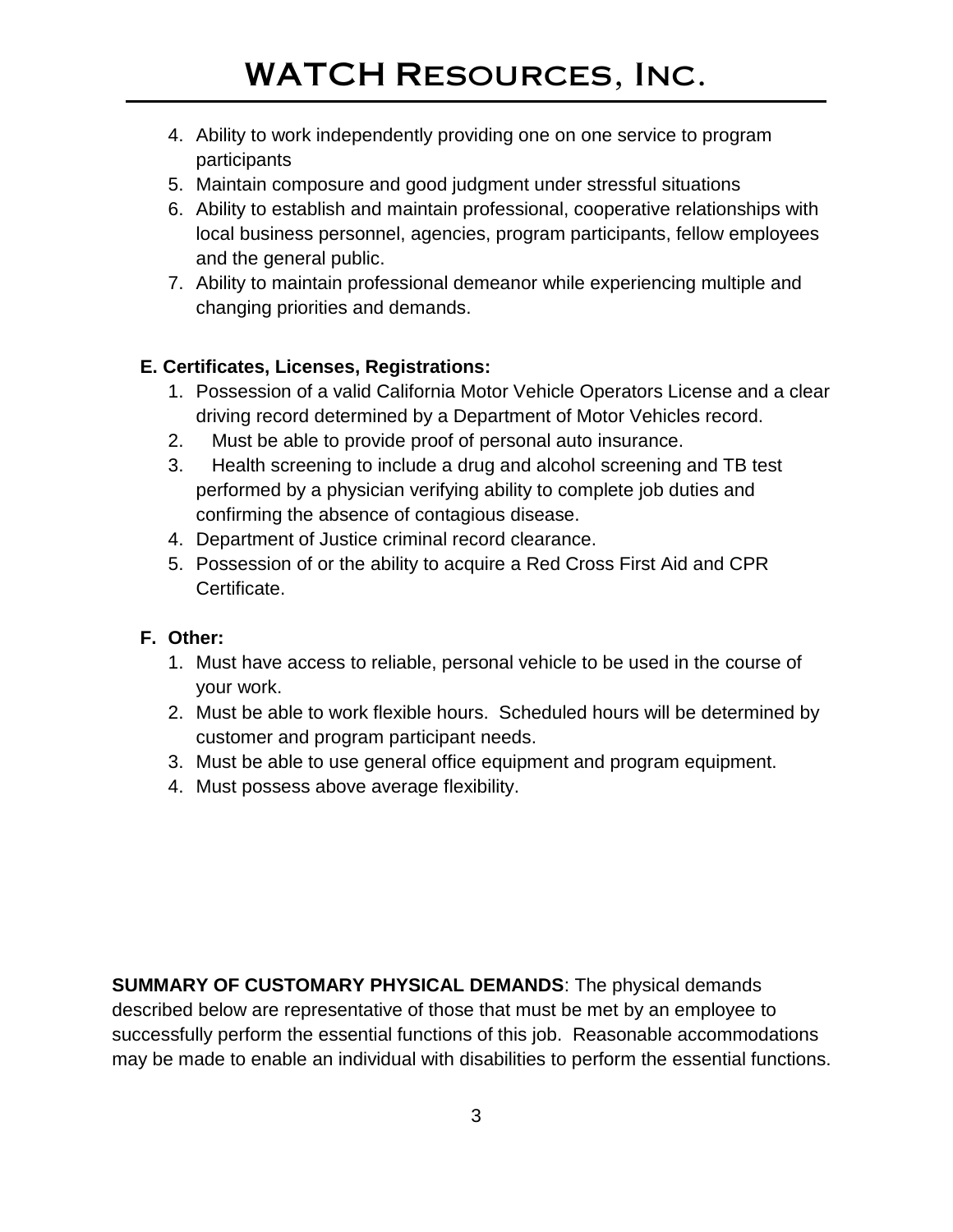**Frequently (34-66%)**, standing, walking, crawling, bending over,

**Occasionally (1%-33%)** Bending over, reaching overhead, balancing, pushing/pulling, lifting/carrying less than 10 lbs., skin/hands in wather, exposed to chemicals and repetitive hand use.

#### **Hazards, Working Conditions, Equipment Used:**

Possible Exposures include: Dust, Gas, Fumes, Marked Changes in Temperature

Equipment Used:

- Driving Vehicles/Equipment
	- i. Must be able to drive to and attend events and meetings as well as transport consumers.
- Operating Equipment/Machinery *Computer, Fax Machine, Calculator, Printer/Copier, Telephone*
- Personal Protective Equipment (PPE)
	- i. Safety Equipment *ear plugs, goggles, etc*

Regarding Use of Senses: Clear Vision at 20 Inches or Less Required, Clear Vision at 20 Feet or More Required.

#### **Work Environment:**

The work environment conditions described here are representative of those any employee may encounter while performing the essential functions of the job. Reasonable accommodations may be made to enable an individual with disabilities to perform the essential functions. As a Job Coach the work environment will depend on the work schedule and work environment of the program participants they are working with.

## **On site at WATCH Resources, Inc.:**

Small, medium to large office area with central heating and air conditioning system, handicap accessible, noise level moderate, lighting provided by artificial means and windows;

## **On job site with program participants:**

Small to large in-door settings or out door settings: Conditions will vary from job site to job site. You may be required to work an entire shift at one site or move to several sites during a work shift.